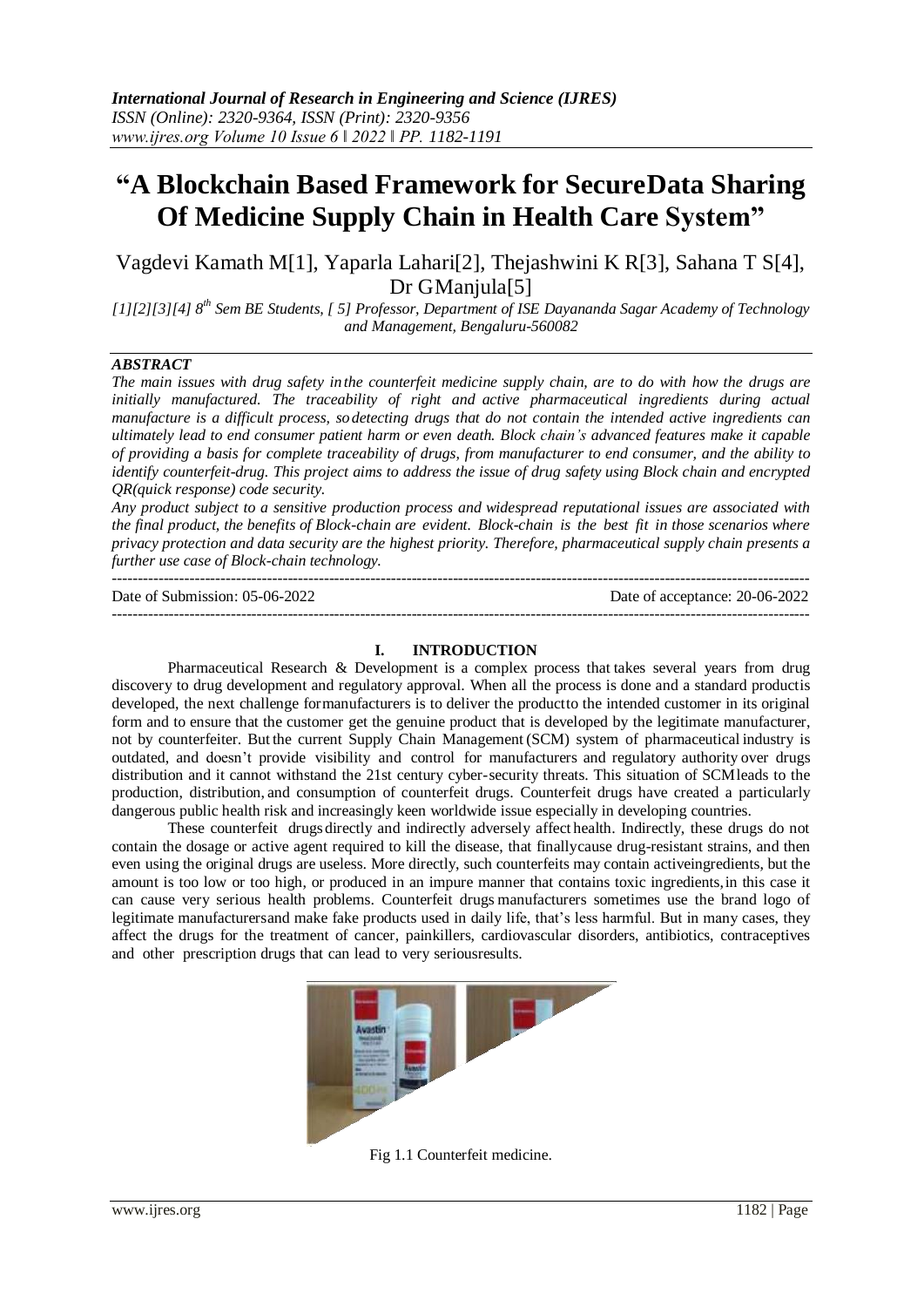According to the International Anti-Counterfeiting Coalition (IACC),counterfeiting has become one of world's largest and fast-growing criminal businesses, with an estimated value of more than US\$ 600 billion annually. For the prevention of counterfeit drugs, pharmaceutical industry needs an efficient supply chain management system, and the best available solution to develop a perfect SCM system is the Block-chain technology. Block chain is a distributeledger system (firstly introduced by a pseudonym Satoshi Nakamoto in 2008) that has shown widespreadadaptability in recent years and a variety of market sectors sought ways of incorporating its abilities into their operations. Although, so far most of the focus has been on the financial services industry, but now projects in other service-related areas, such as healthcare, energy and legal firms also started using this marvel.

Supply chain security is one aspect that has recently won attention. Any product subject to a sensitive production process and widespread reputational issues are associated with the final product, the benefits of Block-chain are evident. Block-chain is the best fit in those scenarios whereprivacy protection and data security are the highest priority. Therefore, pharmaceutical supply chain presents a further use case of Block-chain technology.

# **IMPLEMENTATION**

## **Modules**

- Medical Chain Data Storage inBlockchain
- Drug Safety using Blockchain
- QR Code Encryption & Decryption
- System Model

## **Modules Description**

## **Medical Chain Data Storage inBlockchain**

The proposed structure for storage of transaction data, represents the similaritywith Bitcoin transaction data. The each participant will share their public key, hashvalue of previous transaction, encrypted QR (Quick response) code by manufacturer. The QR code consist the details of medicine which is manufactured by pharmaceuticals agency. The transaction of medical chain here is secure and tempered-proof. Illegitimate participant can't get access to the block of transaction due to public key verification of participant(recipient) and digital signature verificationof sender.

This structure provides the non- repudiation verification using the sendercryptographic signature. The given structure also prevents the double spending problem because of QR code. Each transaction of block in blockchain will contain an unique QR code, which cannot be reused by the manufacturer for differentmedicine.

## **Drug Safety using blockchain**

The proposed framework for drug safety using blockchain produces the securechannel for drug safety among various participants like Manufacturer, Distributor,Patient, Hospital, and Regulatory of smart contract, in medicine supply chain. Each transaction data includes manufacturer and its product information, e.g., manufacturer-id1(MID1) has manufactured Drug-ID1 (DRUG1) and Drug-ID2 (DRUG2). This data is known and distributed to all participants in medical chain framework. This structure shows here transparency between the participants.

 In proposed framework,pharmaceuticals organization will manufacture the drug with details such as drug name, location, timestamp, ingredients, usage of drug, and side effect and get authorized by regulatory approved smart contract. Manufacturer generates an encrypted QR (quick response) code for the details and attaches the transaction to the blockchain system.

 If any participants want details of drugs, then public key must be shared by that participant to the manufacturer. Manufacturer will encrypt the QR code and will send back to the participant.

The QR code will be decrypted by the valid participant by their privatekey.

The illegitimate user can not access the blockchain, only legitimate can access the blockchain using public key.

# **QR Code Encryption & Decryption**

In the QR code encryption &decryption method based on the DES algorithm, the DES encryption &decryption algorithm is used to encrypt thepepper-and-salt region of the QR code image in 64 bits. Then, the unencrypted dates of the white region around the QR are combined with encrypted data of thepepper-and-salt region in the middle of the QR. The data are written in binary digital image format, and then, they are stored as image file. It is the encrypted QR codeimage.

According to the characteristics of QR code image and digital image, as well as the principle of digital image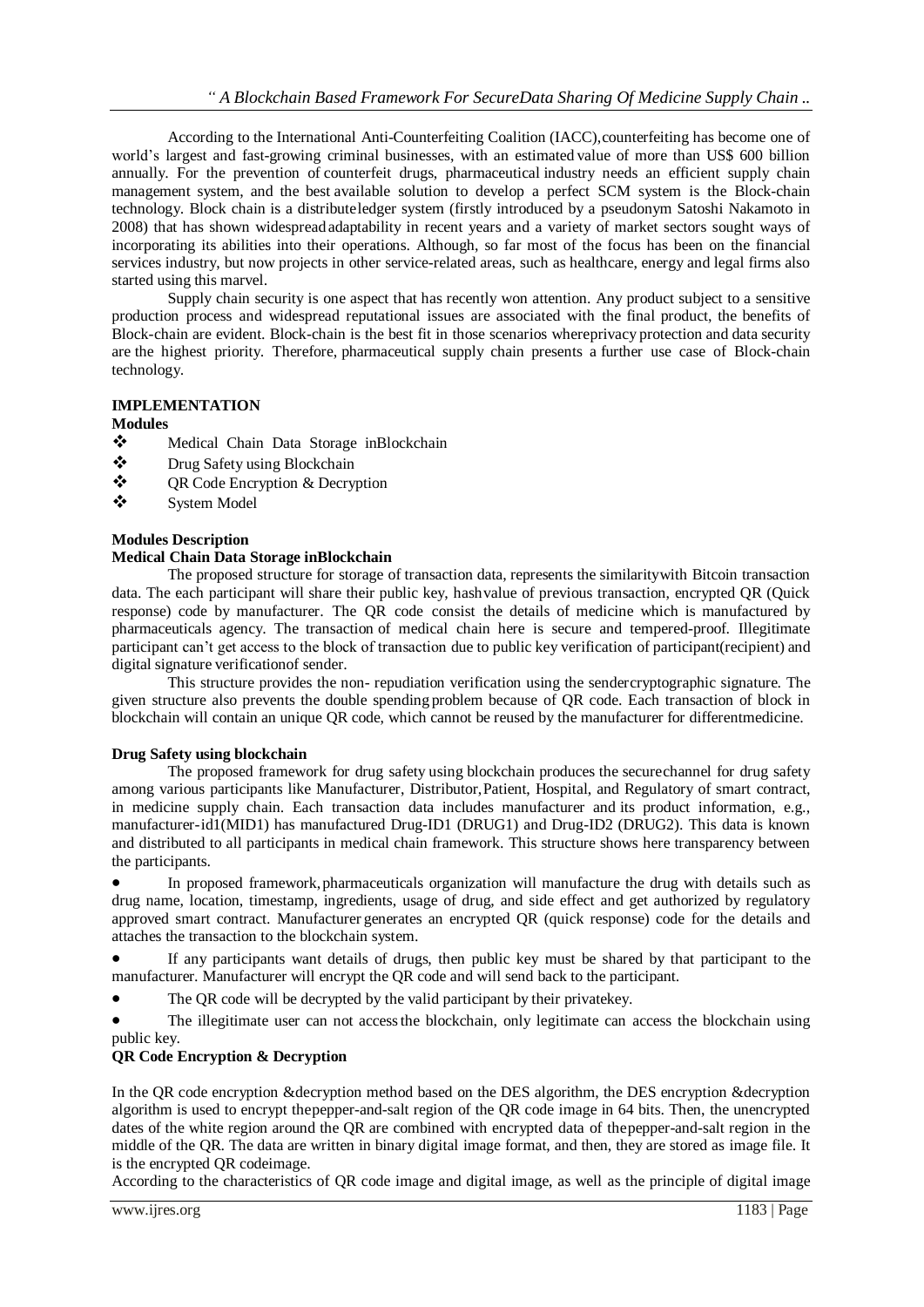encryption & decryption system in blockchain technology, an effective QR code encryption method which can ensure the high speed and high security is designed inthis project.

## **System Model**

The proposed which is based on private Blockchain technique ,where all the authorities has to get the membership by provider(Regulatory Body) and digital signature by certificate authority.The digital signature will be provided by the certificate authority , hence the participantscan trust on it.

 Transaction between participantswill consist sender public key and digital signature, receiver public key and the information which is sent by sender.

 The shared information between theparticipants will be in encrypted QR code format , which can be onlyaccessed by receiver public key.

- Sender public key will be verified by all the participants of medical chain supply.
- Once the transaction get committedthen it will be distributed to all the participants.

## **OBJECTIVES**

1. Input Design is the process of convertinga user-oriented description of the input intoa computer-based system. This design is important to avoid errors in the data input process and show the correct direction to the management for getting correct information from the computerized system.

2. It is achieved by creating user-friendly screens for the data entry to handle large volume of data. The goal of designing inputis to make data entry easier and to be free from errors. The data entry screen is designed in such a way that all the data manipulates can be performed. It also provides record viewing facilities.

3. When the data is entered it will check for its validity. Data can be entered with the help of screens. Appropriate messages are provided as when needed so that the user will not be in maize of instant. Thus the objective of input design is to create an input layout that is easy to follow

## *Product function*

The purpose of the Software Requirements Specification (SRS)document is to maintain all the function andthe specification of the our Application. It contains the description of all the requirements as specified in synopsis.

The main purpose of the document is to maintain the sales callsrecord made byration centernel spread across the branches,taken order from the Consumer, set remainder to retrieve and set the current andfuture sales record provide Consumer interaction facility which eases the requirements of the Consumers. This system includes the requirements tocomplete a companies interaction with the current and future Consumer; it includes therequest, approval, reimbursement, saleselements.

So instead of paper basedtransaction the system can accomplish automated micro finance activities where the workflow can be easily maintained. And the System is much user friendly as it overcomes the physical appearance of boththe parties and consumes less time in all aspects. And mainly reports can be maintained easily.

In the proposed system will helpthem to manage day to day operation very smoothly It is having different modules to fulfill the requirement of the organization. Proposed system is an online system: so anypersons can browse and register with the application.

Less time consuming.

- Highly secure in datastoring.
- Can avoid intermediate persons & institutions
- It is more users friendly.

## *User characteristics*

The user of the system will be givena user name and password during login. Once login in to the system user can maintain all the information related to test operations.

## *Specific constraints*

Since the system will be implemented in ASP.NET C# technology, the software will used in any windows platform. Front End is Microsoft VisualStudio .Net 2012. Admin is the user of the system who is going to login the system with the username and password.

## *General constraints*

Hard disk capacity can be variesfrom 30GB to 40 GB. Ram capacitymay be512Mb or 1GB. Any person can use the system and any kind of images can be used.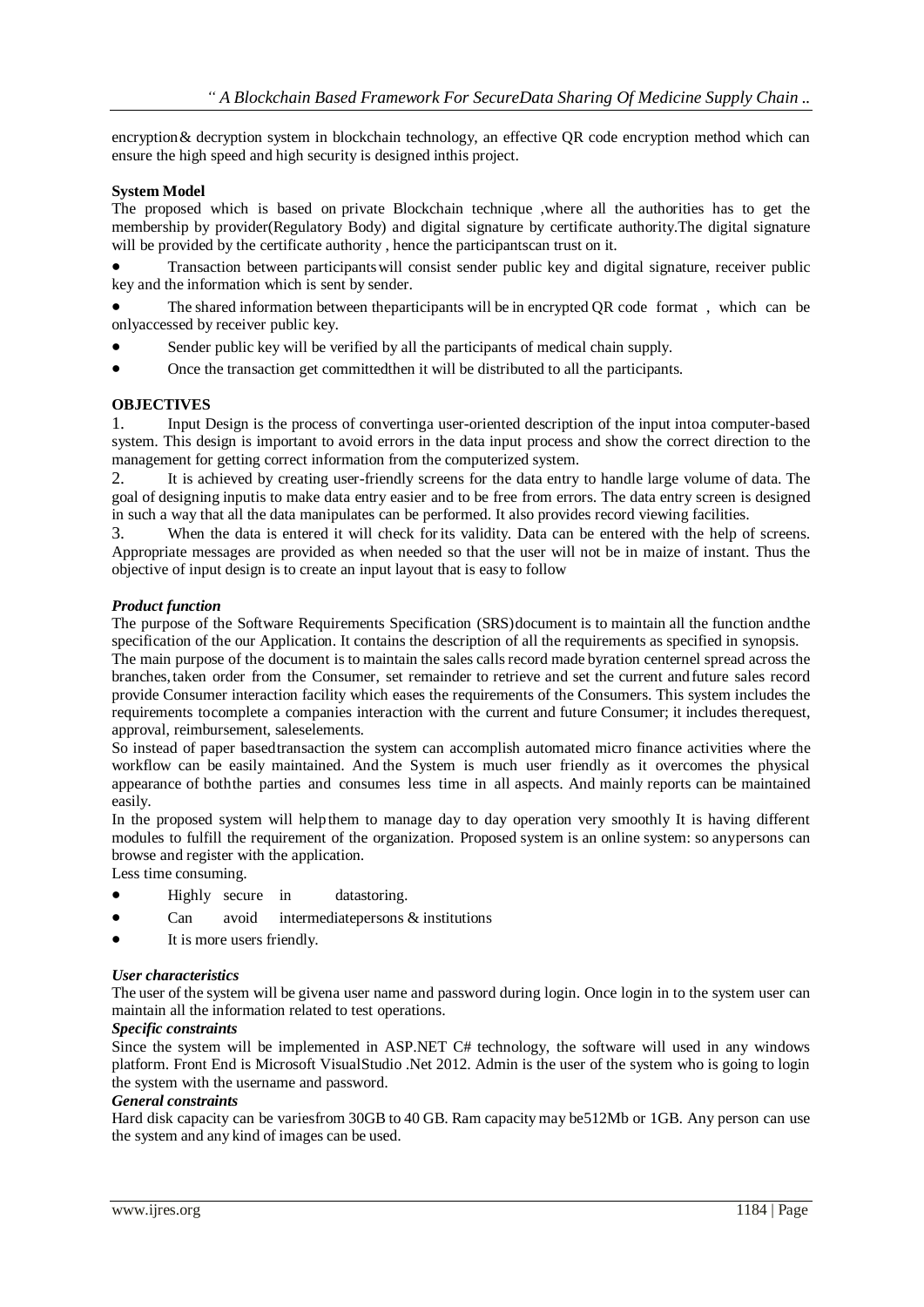## **Software Environment**

4.1 Features OF. Net

Microsoft .NET is a set of Microsoft software technologiesfor rapidly building and integrating XML Web services, Microsoft Windows-based applications, and Web solutions. The .NET Framework is a languageneutralplatform for writing programs thatcan easily and securely interoperate. There's no language barrier with

.NET: there are numerous languages available to the developer including Managed  $C_{++}$ ,  $C_{++}$ , Visual Basic and Java Script. The .NET framework provides the foundation forcomponents to interact seamlessly,whether locally or remotely on different platforms. It standardizes common data types and communications protocols so that components created in different languages can easily interoperate.

".NET" is also the collective name given to various software components built upon the

.NET platform. These will be both products (Visual Studio.NET and Windows.NET Server, for instance) and services (like Passport, .NET MyServices, and so on).

## **THE .NET FRAMEWORK**

The .NET Framework has two main parts:

1. The Common Language Runtime(CLR).

2. A hierarchical set of class libraries.

The CLR is described as the "execution engine" of .NET. It provides the environment within which programs run. The most important features are Conversion from a low-level assembler-stylelanguage, called Intermediate Language (IL), into code native to theplatform being executed on.

Memory management, notablyincluding garbage collection.

Checking and enforcing security restrictions on the running code.

Loading and executing programs, with version control and other such features.

The following features of the .NET framework are also worthdescription:

## **Managed Code**

The code that targets .NET, and which contains certain extra Information - "metadata" - to describe itself. Whilst both managed and unmanaged code can run in the runtime, only managed code contains the information that allows the CLR to guarantee, for instance, safe execution and interoperability.

## **Managed Data**

With Managed Code comes Managed Data. CLR provides memory allocation and Deal locationfacilities, and garbage collection.Some .NET languages use Managed Data by default, such as C#, Visual

Basic.NET and JScript.NET, whereas others, namely C++, do not. Targeting CLR can, depending on the language you're using, impose certain constraints on the features available. As with managed andunmanaged code, one can have both managed and unmanaged data in

.NET applications - data that doesn'tget garbage collected but instead is looked after by unmanaged code.

## **Common Type System**

The CLR uses something called the Common Type System (CTS) to strictly enforce type-safety.This ensures that all classes are compatible with each other, by describing types in a common way. CTS define how types work within the runtime, which enables types in one language to interoperate with types in another language, including cross-language exception handling.As well as ensuring that types are only used in appropriate ways, the runtime also ensures that code doesn't attempt to access memory that hasn't been allocated to it.

## **Common Language Specification**

The CLR provides built-in support for language interoperability.To ensure that you can develop managed code that can be fully used by developers using any programming language, a set oflanguage features and rules for usingthem called the Common Language Specification (CLS) has beendefined. Components that followthese rules and expose only CLS features are considered CLS- compliant.

#### **THE CLASS LIBRARY**

.NET provides a single-rooted hierarchy of classes, containing over 7000 types. The root of the namespace is called System; this contains basic types like Byte, Double, Boolean, and String, as wellas Object. All objects derive fromSystem. Object. As well as objects, there are value types. Value types canbe allocated on the stack, which can provide useful flexibility. There are also efficient means of converting value types to object types if andwhen necessary.

The set of classes is pretty comprehensive, providingcollections, file, screen, and network I/O, threading, and so on, as well as XML and database connectivity.

The class library is subdivided into a number of sets (or namespaces), each providing distinct areas of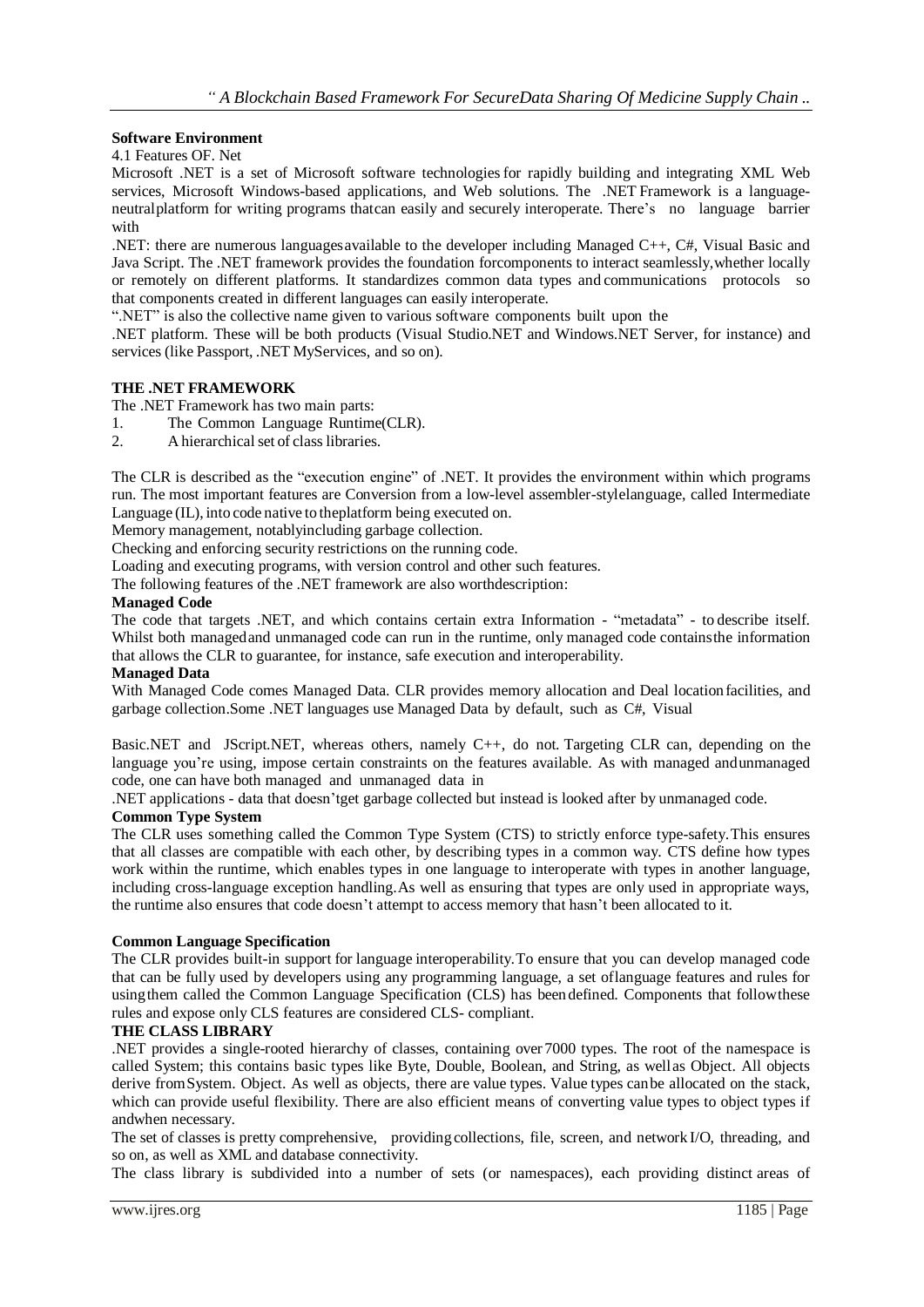functionality, with dependencies between the namespaces kept to a minimum.**LANGUAGES SUPPORTED BY**

# **.NET**

The multi-languagecapability of the .NET Frameworkand Visual Studio .NET enables developers to use their existing programming skills to build all types of applications and XML Web services. The .NET framework supports new versions of Microsoft'sold favorites Visual Basic and C++ (as VB.NET and Managed C++), but there are also a number of new additions to the family.

Visual Basic .NET has been updated to include many new and improved language features that make it a powerful object-orientedprogramming language. Thesefeatures include inheritance,interfaces, and overloading, amongothers. Visual Basic also now supports structured exceptionhandling, custom attributes and also supports multi-threading.

Visual Basic .NET is also CLScompliant, which means that any CLS-compliant language can use theclasses, objects, and components youcreate in Visual Basic .NET.

Managed Extensions for C++ and attributed programming are just someof the enhancements made to the C++ language. Managed Extensions simplify the task of migrating existing C++ applications to the new .NET Framework.

C# is Microsoft's new language. It's a C-style language that is essentially "C++ for Rapid Application Development". Unlike otherlanguages, its specification is just thegrammar of the language. It has no standard library of its own, and instead has been designed with the intention of using the .NET libraries as its own.

Microsoft Visual J# .NET provides the easiest transition for Java- language developers into the world ofXML Web Services and dramatically improves the interoperability of Java-language programs with existing software written in a variety of otherprogramming languages.

Active State has created Visual Perl and Visual Python, which enable

.NET-aware applications to be built in either Perl or Python. Both products can be integrated into the Visual Studio .NET environment. Visual Perl includes support forActive State's Perl Dev Kit.

Other languages for which .NET compilers are available include

- FORTRAN
- **COBOL**
- Eiffel

## **STRUCTURED EXCEPTION HANDLING**

C#.NET supportsstructured handling, which enables us to detect and remove errors at runtime. In C#.NET, we need to use Try...Catch...Finallystatements to create exceptionhandlers. Using

Try…Catch…Finally statements, we can create robust and effective exception handlers to improve the performance of our application.

## **THE .NET FRAMEWORK**

The .NET Framework is a new computing platform that simplifies application development in the highly distributed environment of the Internet.

## **OBJECTIVES OF. NETFRAMEWORK**

1. To provide a consistent object-oriented programmingenvironment whether object codesis stored and executed locally on Internet-distributed, or executedremotely.

2. To provide a code-execution environment to minimizes software deployment and guarantees safe execution of code.

3. Eliminates the performance problems.

There are different types of application, such as Windows- based applications and Web- based applications.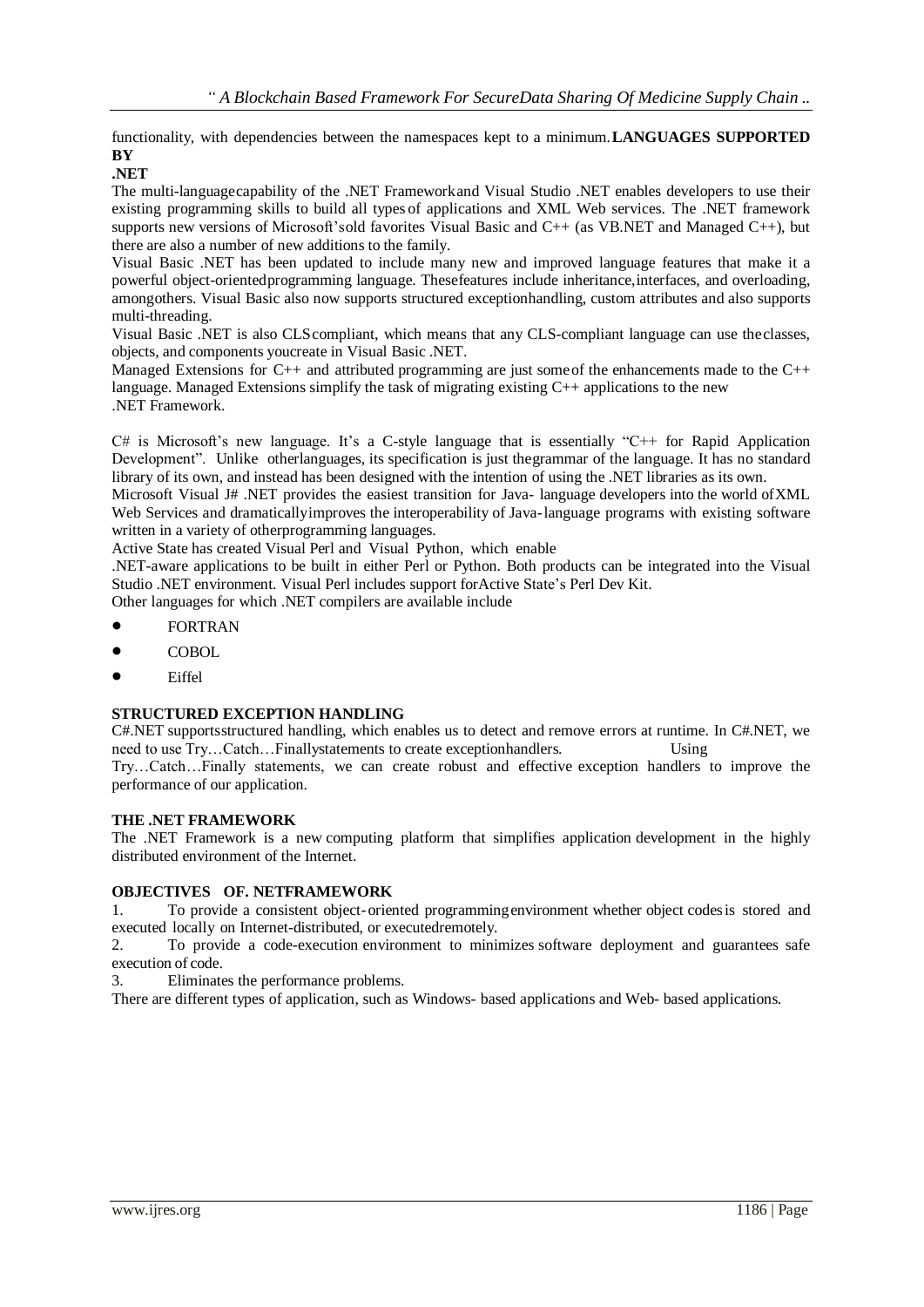## **SYSTEM DESIGN SYSTEM ARCHITECTURE:**



## **DATA FLOW DIAGRAM:**

1. The DFD is also called as bubble chart. It is a simple graphical formalism that canbe used to represent a system in terms of input data to the system, various processingcarried out on this data, and theoutput data is generated by thissystem.

2. The data flow diagram (DFD) is one of the most important modeling tools. It is used to model the system components.These components are the system process, the data used by the process, an external entity that interacts with thesystem and the information flows in the system.

3. DFD shows how the information moves through the system and how it is modified by a series of transformations.It is a graphical technique thatdepicts information flow and the transformations that are applied as data moves from input to output.

4. DFD is also known as bubble chart. A DFD may be used to represent a system at any level of abstraction. DFD may bepartitioned into levels that represent increasinginformation flow and functional detail.



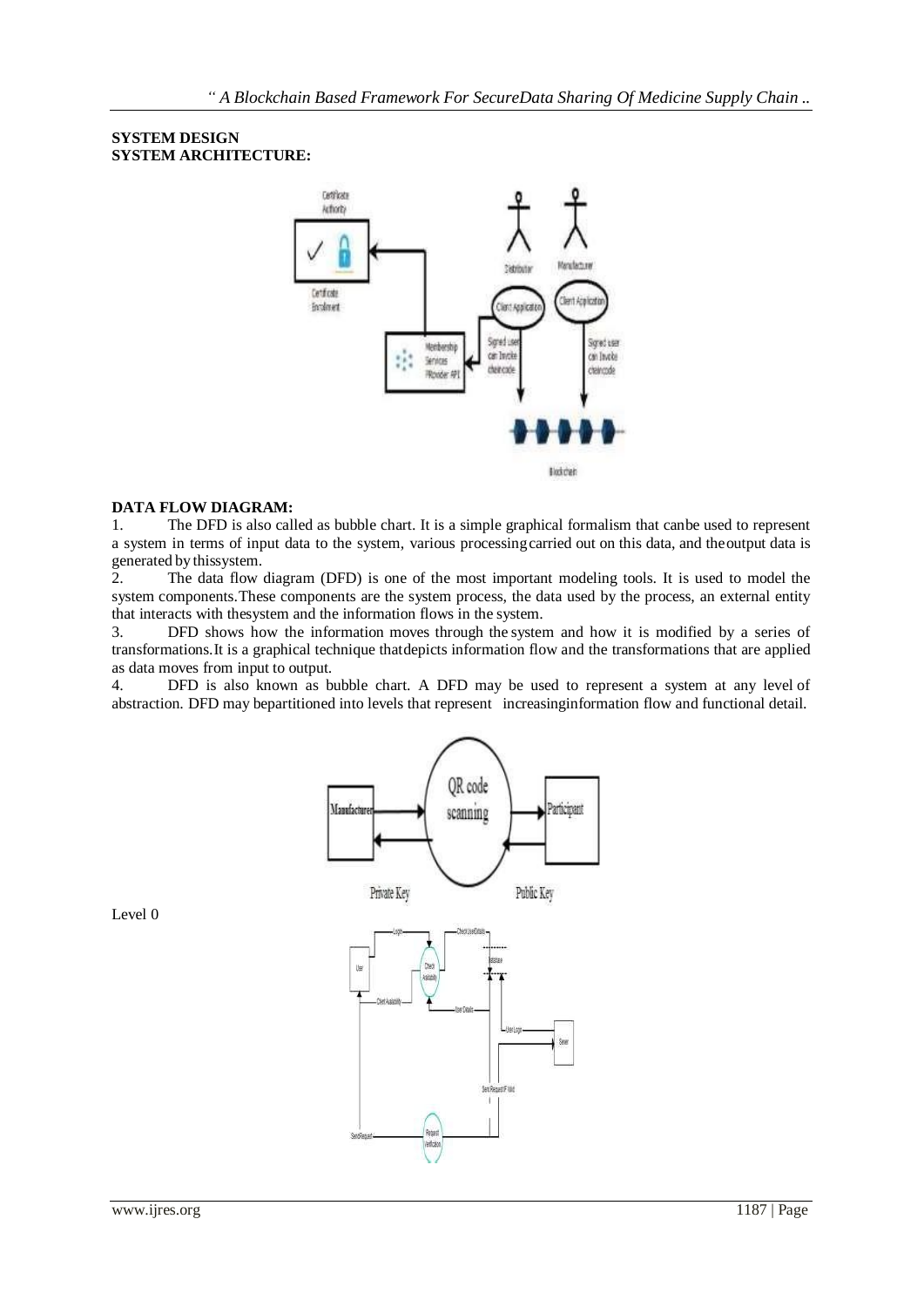Level 1



Level 2

# **GOALS:**

The Primary goals in the design of the UML are as follows:

1. Provide users a ready-to-use, expressive visual modeling Language so that they can develop and exchange meaningful models.

2. Provide extendibility andspecialization mechanisms toextend the core concepts.

3. Be independent of particularprogramming languages and development process.

- 4. Provide a formal basis for understanding the modelinglanguage.
- 5. Encourage the growth of OO tools market.

6. Support higher level development concepts such as collaborations, frameworks, patterns and components.

7. Integrate best practices.

# **ACTIVITY DIAGRAM:**

Activity diagrams are graphical representations of workflows of stepwise activities and actions with support for choice, iteration andconcurrency. In the Unified Modeling Language, activity diagrams can be used to describe thebusiness and operational step-by-stepworkflows of components in a system. An activity diagram shows the overall flow of control.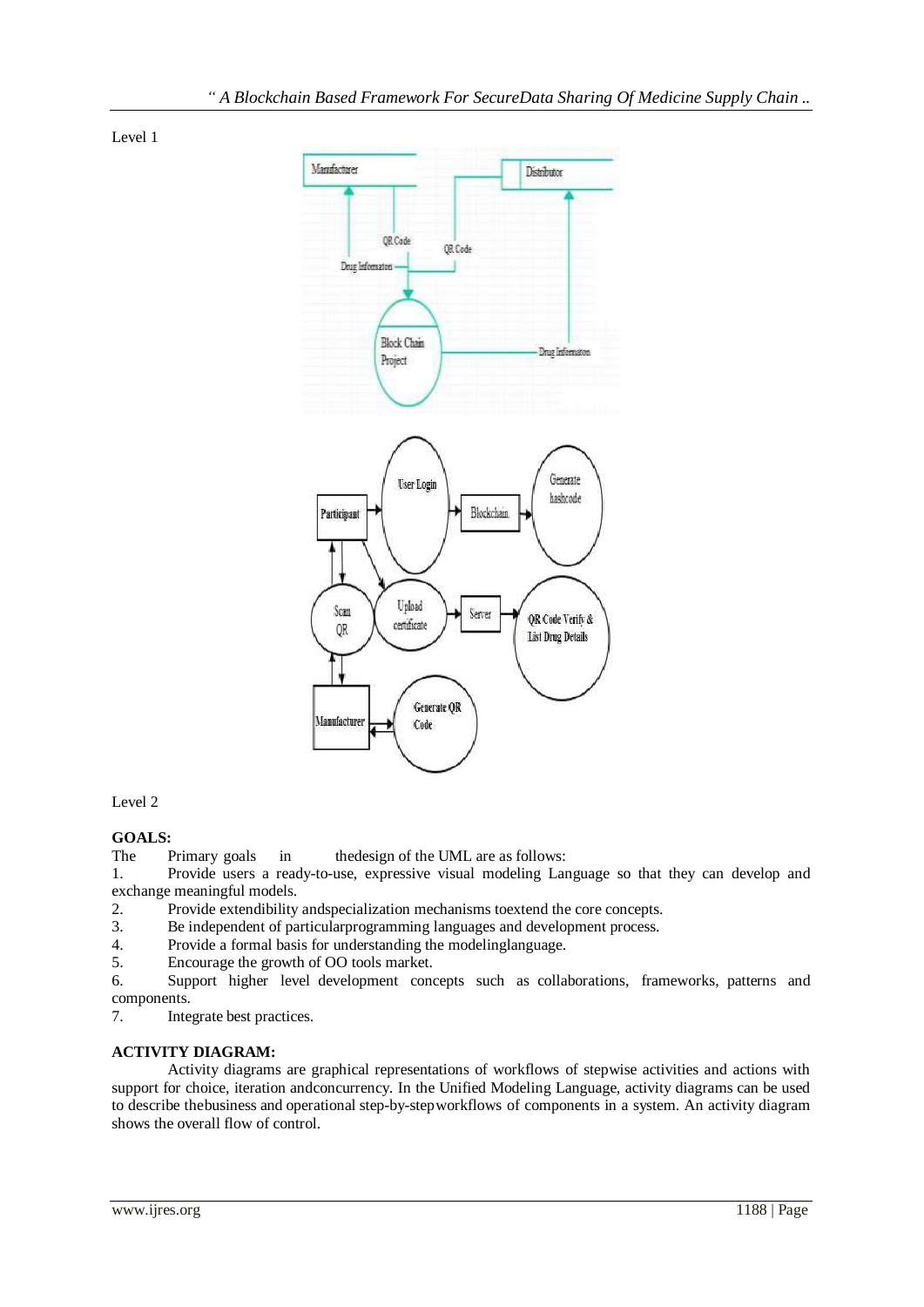

# **SYSTEM REQUIREMENTS:**

# **HARDWARE REQUIREMENTS:**

- System : Pentiumi3 2.4 GHz.
- Hard Disk : 500 GB.
- Floppy Drive : 1.44 Mb.
- Monitor: 15 VGAColour.
- Mouse : Logitech.
- Ram : 512 Mb.

# **SOFTWARE REQUIREMENTS:**

- Operating system : -Windows 7 and Above.
- Coding Language :ASP.NET, C#
- Data Base : MS SOLSERVER 2008
- Framework : VisualStudio 2012

An SRS is basically anorganization's understanding (in writing) ofa customer or potential client's system requirements and dependencies at aparticular point in time (usually) prior to any actual design or development work. It's a two-way insurance policy that assures that both the client and the organization understand the other's requirements from that perspective at a given point in time.

The SRS document itself states in precise and explicit language those functions and capabilities a software system (i.e., a software application, an ecommerceWeb site, and so on) must provide, as well as states any required constraints by whichthe system must abide. The SRS also functions as a blueprint for completing a project with as little cost growth as possible. The SRS is often referred to as the"parent" document because all subsequent project management documents, such as design specifications, statements of work, software architecture specifications, testingand validation plans, and documentationplans, are related to it.

It's important to note that an SRS contains functional and nonfunctional requirements only; it doesn't offer design suggestions, possible solutions to technology or business issues, or any otherinformation other than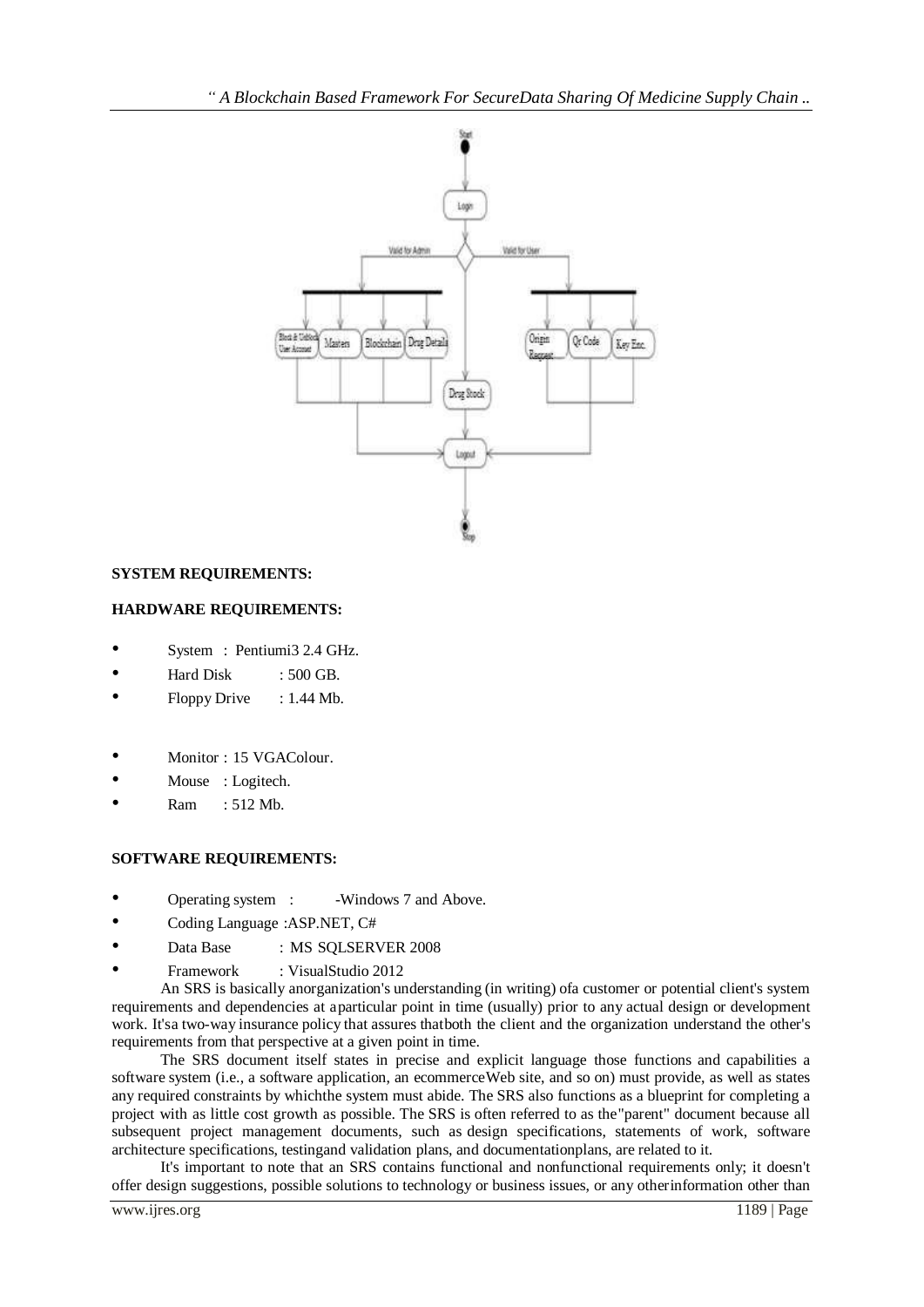what the development team understands the customer's system requirements to be. *User Interfaces*

An authenticated user of the system can use the system for item request, ration delivery and managing the consumer details.

## *Hardware interfaces*

The Hardware Interfaces of the system are handled by the Windows Operating System. Further, core-2duo or higher processor with minimum 2GB random access memories and minimum of 40GB hard disk memory is recommended. No hardware dependent code will bewritten in the project.

## *Software interfaces*

Coding Language used in our work is ASP .NET. Microsoft .NET is a set of Microsoft software technologies for rapidly building and integrating XML Web services, Microsoft Windows-based applications, and Web solutions. The .NETFramework is a language-neutral platform for writing programs that can easily and securely interoperate. There's no language barrier with .NET: there are numerous languages available to the developer including Managed C++, C#, Visual Basic and Java Script. The .NET framework provides the foundation for components to interact seamlessly, whether locally or remotely on different platforms. It standardizes common data types and communications protocols so that components created in different languages can easily interoperate. Front end is Microsoft visual studio .net 2008 and Operating system is windows XP professional

# *Communication constraints*

Communication constraints are notapplicable for our work.

## **Functional Requirement:**

This project has been developed using ASP.Net as the front-end tool and MS SQL Server as back-end tool. C# is used for interfacing ASP.Net and MS SQL Server.ADO.Net Technology is used for managing application with the server and the database.

#### **Non-functional Requirement**

The efficiency is always been an issue in thisapplication development. This is no longer a critical issue in the proposed method. The application supports to logo detection & recognition.

#### **Usability**

The application which we are developing is going to be used by people who require to categories the documents based on the logo detection. The application also provides user friendly Graphical User Interface (GUI) with minimum user inputs.

#### **Efficiency**

Our application takes less time to accomplish a particular task once it is activated such as logo detection  $\&$ recognition.

## **Dependency**

The application provides its services once activated and it is more dependability while account number is detected.

## **Reliability**:

The application that we are developing isdesigned to set of services as expected by theuser. **SYSTEM ANALYSIS**

#### **EXISTING SYSTEM:**

The counterfeiting of medicines causes the serious threat to the society. The counterfeited medicines make an adverse effect on the health of the people and also causerevenue loss to the legitimate medicinemanufacturing organizations.

In the recent years, several anti-counterfeiting techniques have been proposed. However, most of the existing schemes are not secure and are prone to various attack such as replay, man-in-the-middle attack. Although conventional technologies, such as RFID, barcode scanning, and mobile technology, have been applied for tracking and tracing of medicines, counterfeit medicine is stillsignificantly high.

Counterfeiting of various products creates problem to different manufacturing industries and it causesserious threat to pharmaceuticalsproducts. This threatens the public health and also causes revenue loss to the legitimate manufacturing organizations. The International Chamber of Commerce of Geneva reported that the annual sales of counterfeit products in the world amounts to U.S.\$ 650 billion.

## DISADVANTAGES OF EXISTINGSYSTEM:

 $\Box$ The counterfeiting of medicines causes the serious threat to the society.

 $\Box$ The existing schemes are not secureand are prone to various attack suchas replay, man-in-the-middle attack.